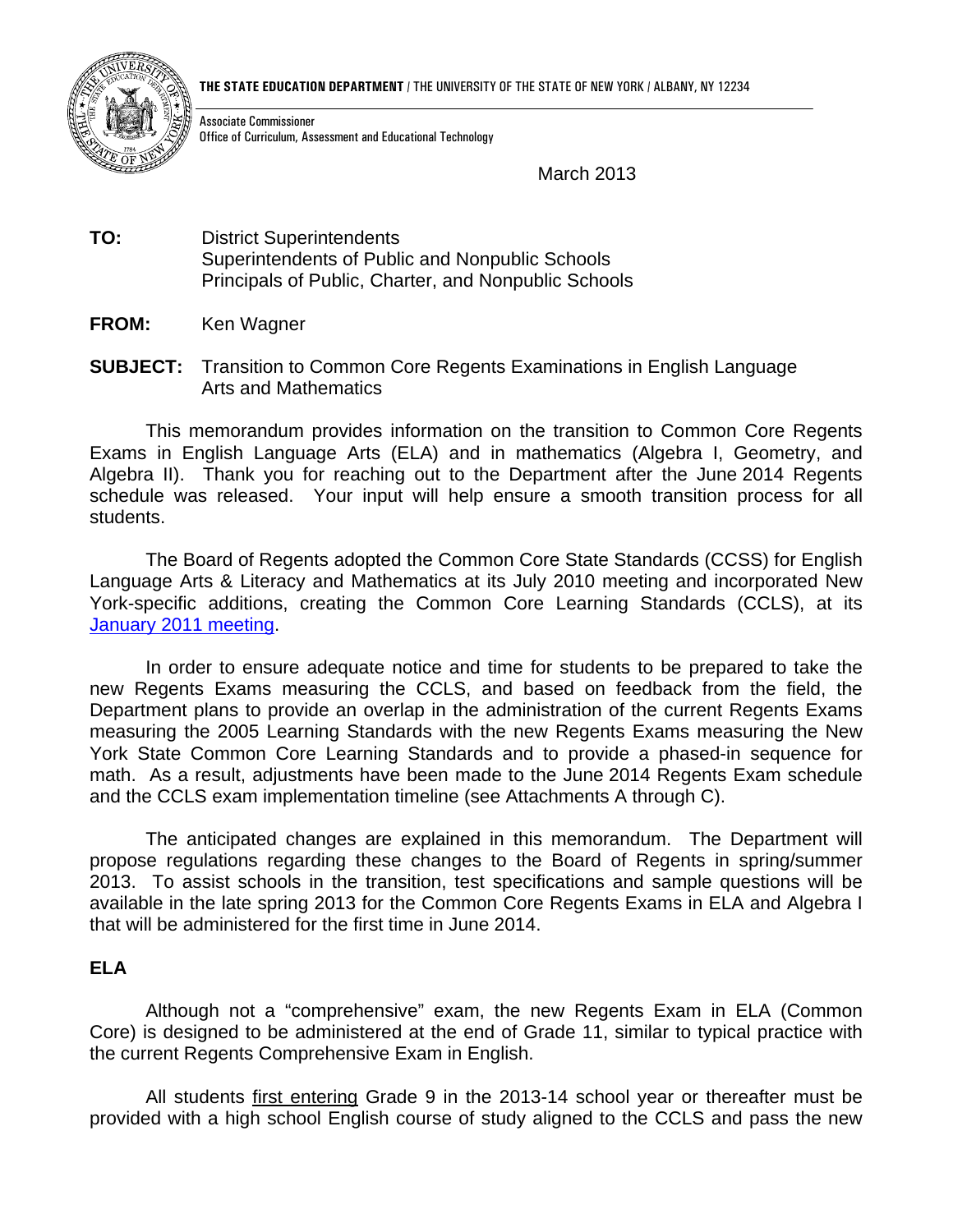Regents Exam in ELA (Common Core), which is designed to be administered at the end of Grade 11, to meet graduation requirements.

All students who first entered Grade 9 prior to the 2013-14 school year may meet the requirements for graduation by enrolling in Common Core English courses and passing the new Regents Exam in ELA (Common Core) **or** enrolling in English courses aligned to the 2005 Learning Standards and passing the Regents Comprehensive Exam in English (2005 Learning Standards), while that exam is still being offered.

For the June 2014 and August 2014 administrations only, students enrolled in Common Core English courses may, at local discretion, take the Regents Comprehensive Exam in English (2005 Learning Standards) **in addition to** the Regents Exam in ELA (Common Core). If students take the old Regents Exam in addition to the new Regents Exam, the higher of the two scores may be used for local transcript purposes, and will be used for institutional accountability for the 2013-14 school year results. For purposes of Annual Professional Performance Reviews ("APPR") conducted pursuant to Education Law §3012-c and Subpart 30-2 of the Rules of the Board of Regents ("regulations"), the higher of the two scores may also be used for the State growth and locally selected measures subcomponents, where such exams are allowable options under Education Law §3012-c. Any APPR plans in effect for the 2013-14 school year should reflect this local flexibility, as appropriate and allowable under Education Law §3012-c and the regulations.

| Date of first entry<br>into Grade 9 | Course of Study                                  | <b>Required Assessment</b>                                                         |  |  |  |
|-------------------------------------|--------------------------------------------------|------------------------------------------------------------------------------------|--|--|--|
| 2013-14 or<br>thereafter            | English Courses -<br><b>Common Core</b>          | Regents Exam in ELA<br>(Common Core)*                                              |  |  |  |
|                                     | (a) English Courses -<br><b>Common Core</b>      | If (a), then Regents Exam in ELA<br>(Common Core)*                                 |  |  |  |
| Prior to 2013-14                    | Or (at local discretion)                         |                                                                                    |  |  |  |
|                                     | (b) English Courses -<br>2005 Learning Standards | If (b), then Regents<br>Comprehensive Exam in English<br>(2005 Learning Standards) |  |  |  |

See below for a summary.

\* For the June 2014 and August 2014 administrations only, students enrolled in Common Core English courses may, at local discretion, take the Regents Comprehensive Exam in English (2005 Learning Standards) **in addition to** the Regents Exam in ELA (Common Core).

Attachment A provides additional information on the first administration of the new Regents Exam in ELA (Common Core) in June 2014 and the last administration of the Regents Comprehensive Exam in English (2005 Learning Standards) in June 2016.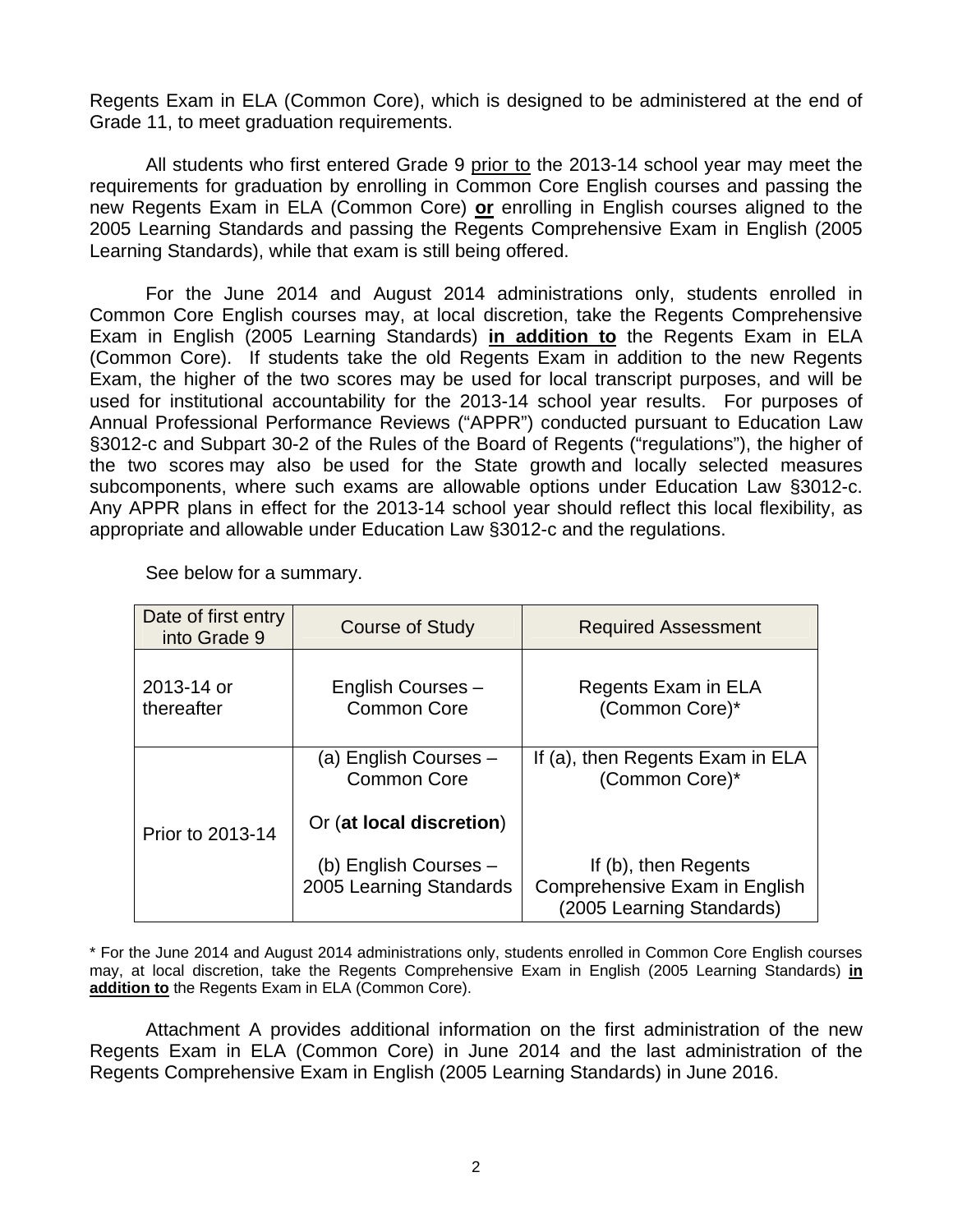## **Mathematics**

Any student who in the 2013-14 school year or thereafter, regardless of grade of enrollment, begins his or her first commencement-level math course culminating in a Regents Exam in June 2014 or later must take the New York State CCLS Regents Exam in mathematics that corresponds to that course, as available, and be provided with Common Core instruction. Most typically, this first course will be Algebra I (Common Core).

Those students who began or will complete an Integrated Algebra, Geometry, or Algebra 2/Trigonometry course prior to the 2013-14 school year must take the corresponding Regents Exams aligned to the Mathematics Core Curriculum (Revised 2005), while those exams are still being offered.

For the June 2014 and August 2014 administrations only, students receiving Algebra I (Common Core) instruction may, at local discretion, take the Regents Examination in Integrated Algebra (2005 Revised) **in addition to** the Regents Examination in Algebra I (Common Core). If students take the old Regents Exam in addition to the new Regents Exam, the higher of the two scores may be used for local transcript purposes, and will be used for institutional accountability for the 2013-14 school year results. In addition, such students may meet the mathematics exam requirement for graduation by passing either of these exams. For purposes of APPRs conducted pursuant to Education Law §3012-c and the regulations, the higher of the two scores may also be used for the State growth and locally selected measures subcomponents, where such exams are allowable options under Education Law section 3012-c. Any APPR plans in effect for the 2013-14 school year should reflect this local flexibility, as appropriate and allowable under Education Law §3012-c and the regulations.

| <b>Students</b>                                                                                                                                                                                    | Course of Study                                                                                  | <b>Required Assessment</b>                                                    |
|----------------------------------------------------------------------------------------------------------------------------------------------------------------------------------------------------|--------------------------------------------------------------------------------------------------|-------------------------------------------------------------------------------|
| Students who in the<br>2013-14 school year or<br>thereafter, begin their<br>first commencement-<br>level math course<br>culminating in a<br>Regents Exam in June<br>2014 or later, as<br>available | Math Courses -<br>Common Core<br>(Algebra I, Geometry,<br>Algebra II)                            | Regents Exam in Math<br>(Common Core)*                                        |
| Students who prior to<br>the 2013-14 school<br>year began or will<br>complete a math<br>course aligned to the<br><b>Mathematics Core</b><br>Curriculum (Revised<br>2005)                           | Math Courses -<br>Revised 2005<br>(Integrated Algebra,<br>Geometry, Algebra 2 /<br>Trigonometry) | Regents Exams aligned to<br>the Mathematics Core<br>Curriculum (Revised 2005) |

See below for a summary.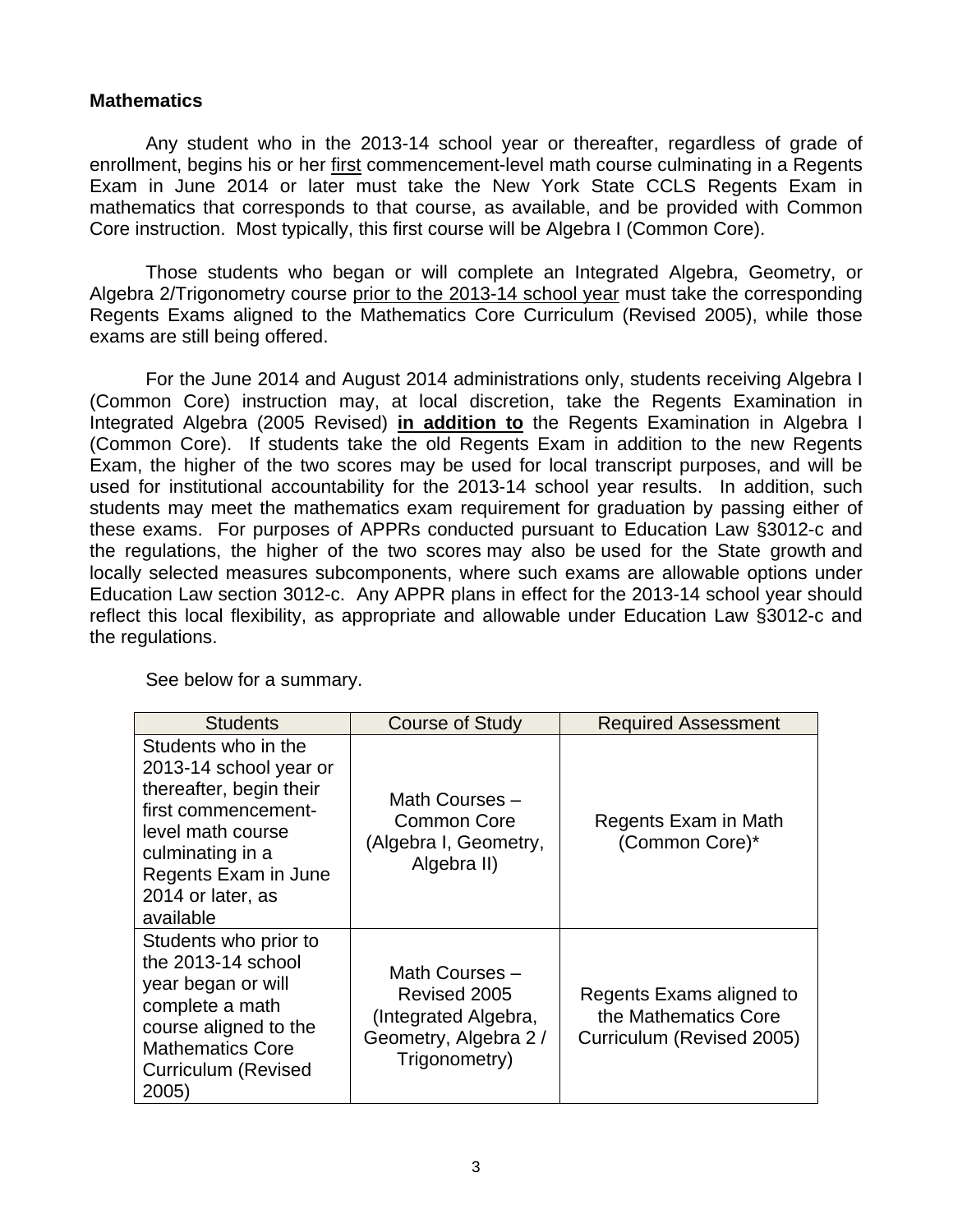\* For the June 2014 and August 2014 administrations only, students receiving Algebra I (Common Core) instruction may, at local discretion, take the Integrated Algebra Regents (2005 Revised) **in addition to** the Common Core Algebra I Regents Exam.

Attachment B provides additional information on the first administration of the new math Regents Exams (Common Core) and the last administration of the math Regents Exams [Mathematics Core Curriculum (Revised 2005)].

It is expected that the commencement-level math courses culminating in CCLS Regents Exams will be taught to most students in a sequential manner, beginning with Algebra I in the 2013-14 school year, followed by Geometry in 2014-15 and Algebra II in 2015-16. Consequently, and based on feedback from the field, the Department has decided to postpone the first administrations of the CCLS exams in Geometry and Algebra II until June 2015 and June 2016, respectively. The June 2014 exam schedule has been amended such that the Regents Examination in Algebra I (Common Core) will be administered on the morning of June 3 and no exams will be administered on June 4, as had originally been planned.

Schools that plan to offer Algebra I (Common Core) as a semester-long course during the 2013-14 school year are encouraged to do so during the second semester so that students can take the Algebra I (Common Core) exam when first available in June 2014 and immediately upon completion of the course.

## **Student Records**

Schools must maintain complete and accurate permanent records. Each time that a student takes a State exam at the scheduled time under proper supervision, the name of the exam, the date of administration, and the score must be entered in the student's permanent record, unless the score has been canceled because of fraud or misadministration. If a student who has failed an exam retakes the exam and achieves a passing score, the school is required to record only the higher score on the student's transcript. These transcript decisions should be made in consultation with the student, and the student's choice of score for official transcript purposes should be respected whenever possible.

## **Calculation of State Aid Allocations During Regents Exam Administration**

June 3, 2014 and all of the remaining days on which Regents exams are administered, as shown on the June 2014 exam schedule (Attachment C), will be counted for the purpose of meeting the 180-days of instruction requirement for state aid purposes. If students are excused in order to provide adequate staffing and space for the administration of the exams on these days, schools are permitted to excuse students located in the same building who are not taking these exams. All possible efforts should be made to maintain a regular schedule for students who are not testing on June 3, given the proximity to final exams and the regular Regents testing period.

## **Field Testing**

The Office of State Assessment has notified school principals or designated assessment directors regarding field testing of questions by students in May 2013 for the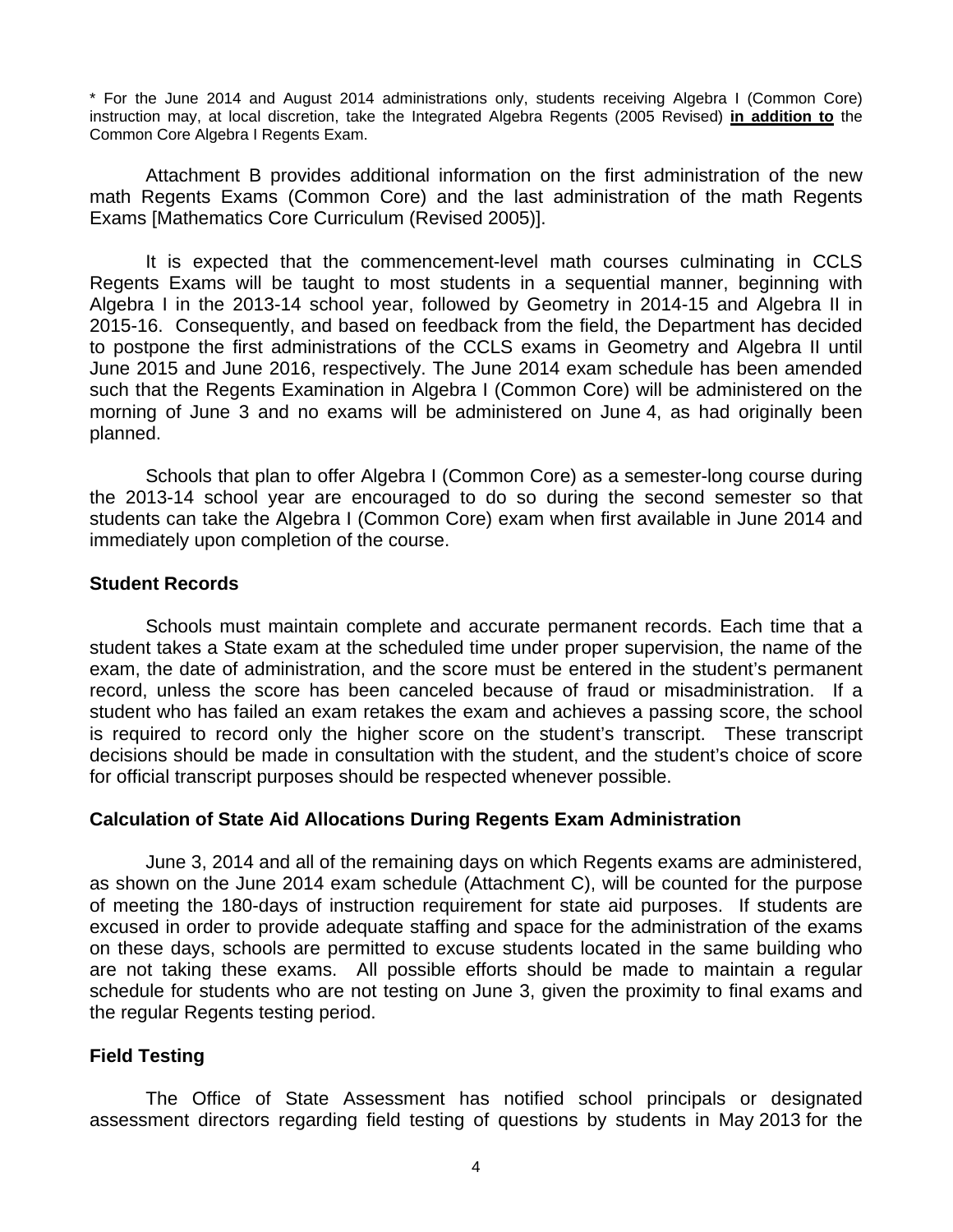Regents Exam program. Schools must participate in field testing to ensure that the field tests are administered to a representative sample of students from across New York State. Field testing provides the data and feedback necessary to develop exams that are fair and valid. In New York State, Regents Exams are shared with the public after they have been administered. This makes it necessary to develop new secure exams for each administration. More field test forms than are typical will be necessary this May, in order to develop the new Common Core Regents Exams. The list of Regents field test assignments, see http://www.p12.nysed.gov/assessment/fieldtest/.

Please contact the Office of Curriculum & Instruction by e-mail at emscgradreq@mail.nysed.gov for questions concerning graduation requirements and at emscurric@mail.nysed.gov or by phone at 518-474-5922 for questions concerning curriculum. If you have any questions concerning the new Regents Exams, the exam schedule, or the implementation timeline, please contact the Office of State Assessment by e-mail at **emscassessinfo@mail.nysed.gov** or by phone at 518-474-5900 or 5902. If you have questions concerning APPR plans, please contact educatoreval@mail.nysed.gov.

| Attachment A: | Regents Examination in English Language Arts Implementation<br>Transition Timeline to Common Core Courses and Exams |
|---------------|---------------------------------------------------------------------------------------------------------------------|
| Attachment B: | <b>Mathematics Regents Examinations Implementation Transition</b><br>Timeline to Common Core Courses and Exams      |
| Attachment C: | Revised Examination Schedule - June 2014 (updated 3/29/13)                                                          |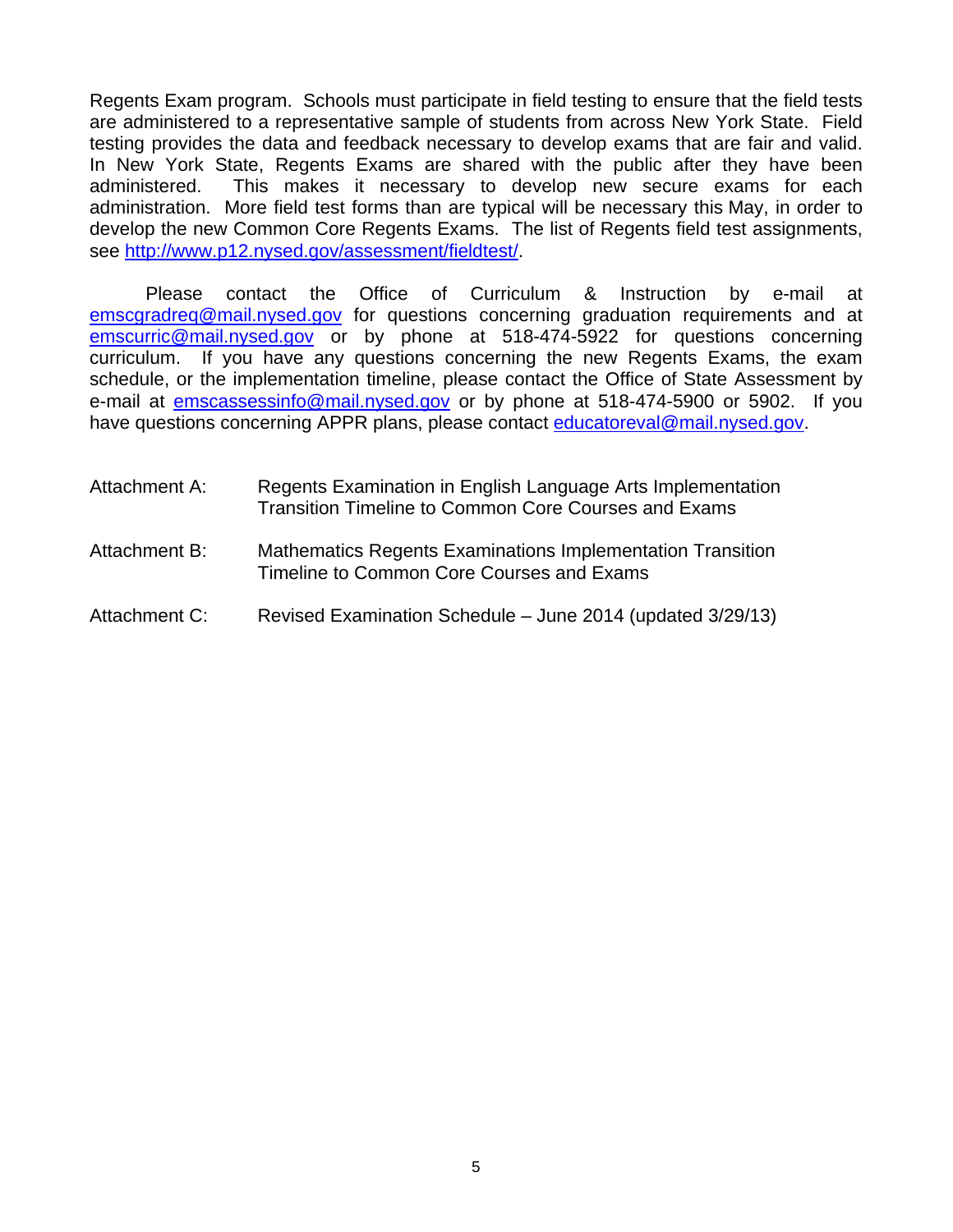## **Attachment A**

# **ELA Regents Examination Implementation Transition Timeline to Common Core Courses and Exams**

| Exam                                                                             | January<br>2014 | June<br>2014           | <b>August</b><br>2014 | January<br>2015 | June<br>2015 | <b>August</b><br>2015 | <b>January</b><br>2016 | June<br>2016                | August 2016 |
|----------------------------------------------------------------------------------|-----------------|------------------------|-----------------------|-----------------|--------------|-----------------------|------------------------|-----------------------------|-------------|
| <b>Regents</b><br>Comp. Exam<br>in English<br>(2005<br>Learning<br>Standards)    | X               | X                      | X                     | X               | X            | X                     | X                      | $\sf X$<br>(Last<br>admin.) |             |
| <b>Regents Exam</b><br>in English<br>Language<br><b>Arts</b><br>(Common<br>Core) |                 | X<br>(First<br>admin.) | X                     | X               | X            | X                     | X                      | X                           | X           |

• All students first entering Grade 9 in the 2013-14 school year or thereafter must be provided with a high school English course of study aligned to the CCLS and pass the new Regents Exam in ELA (Common Core) to meet graduation requirements.

• All students who first entered Grade 9 prior to the 2013-14 school year may meet the requirements for graduation by enrolling in Common Core English courses and passing the new Regents Exam in ELA (Common Core) **or** enrolling in English courses aligned to the 2005 Learning Standards and passing the Regents Comprehensive Exam in English (2005 Learning Standards), while that exam is still being offered.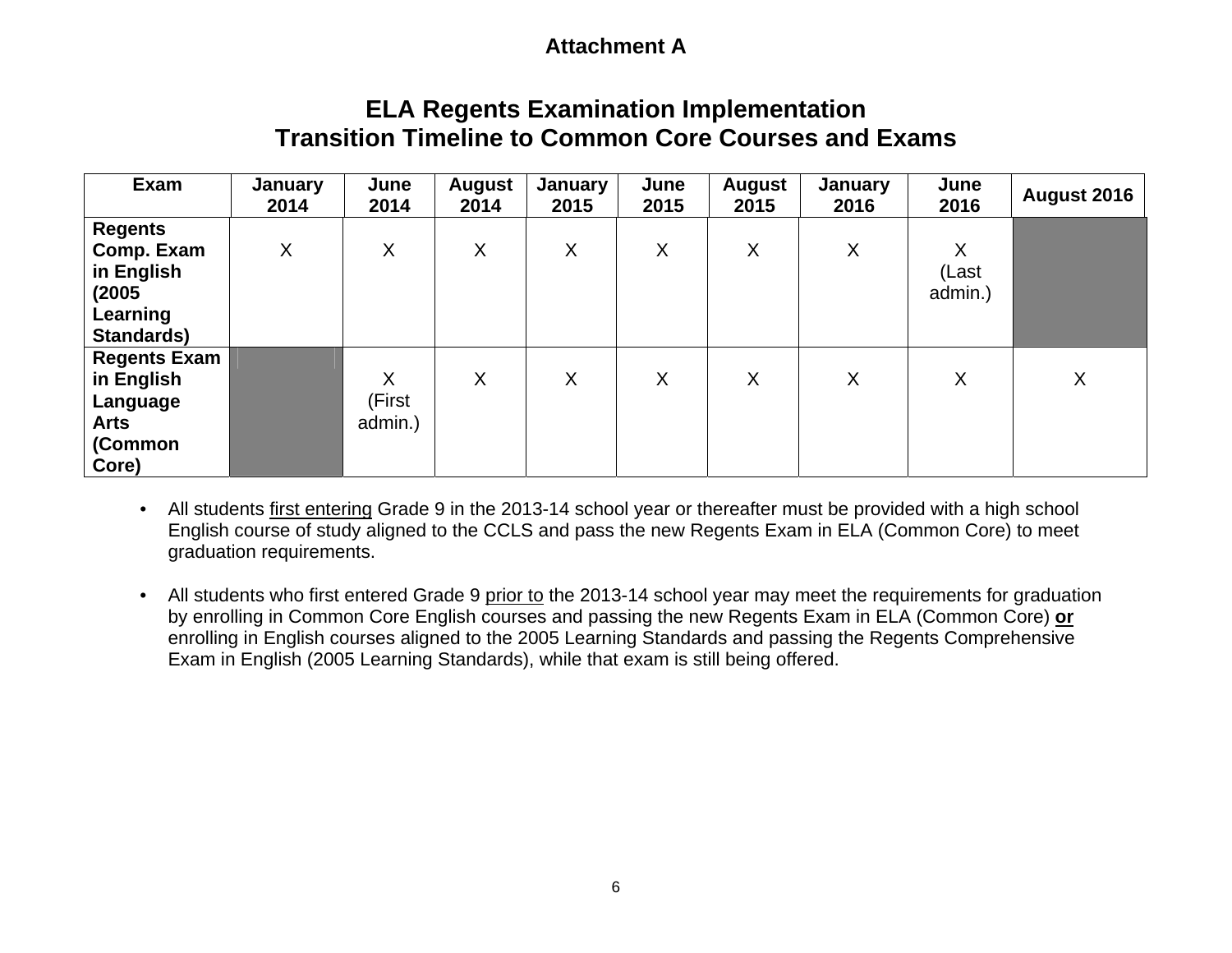## **Attachment B**

# **Mathematics Regents Examinations Implementation Transition Timeline to Common Core Courses and Exams**

|         | Integrated<br>Algebra              | <b>Geometry</b>                    | Algebra 2/<br><b>Trigonometry</b>     | Algebra I<br>(Common Core)                 | <b>Geometry</b><br>(Common Core)           | Algebra II<br>(Common Core)                |
|---------|------------------------------------|------------------------------------|---------------------------------------|--------------------------------------------|--------------------------------------------|--------------------------------------------|
| 2013-14 | X                                  | $\sf X$                            | $\boldsymbol{\mathsf{X}}$             | $\sf X$<br>First admin<br><b>June 2014</b> |                                            |                                            |
| 2014-15 | X<br>Last admin<br>January<br>2015 | X                                  | X                                     | $\sf X$                                    | $\sf X$<br>First admin<br><b>June 2015</b> |                                            |
| 2015-16 |                                    | X<br>Last admin<br>January<br>2016 | X                                     | X                                          | $\sf X$                                    | $\sf X$<br>First admin<br><b>June 2016</b> |
| 2016-17 |                                    |                                    | $\sf X$<br>Last admin<br>January 2017 | X                                          | X                                          | X                                          |

- Any student who in the 2013-14 school year or thereafter, regardless of grade of enrollment, begins his or her first commencement-level math course culminating in a Regents Exam in June 2014 or thereafter must take the New York State CCLS mathematics Regents Exam that corresponds to that course, as available, and be provided with Common Core instruction. Most typically, this first course will be Algebra I (Common Core).
- Those students who began or will complete an Integrated Algebra, Geometry, or Algebra 2/Trigonometry course prior to the 2013-14 school year must take the corresponding Regents Exams aligned to the Mathematics Core Curriculum (Revised 2005), while those examinations are still being offered.